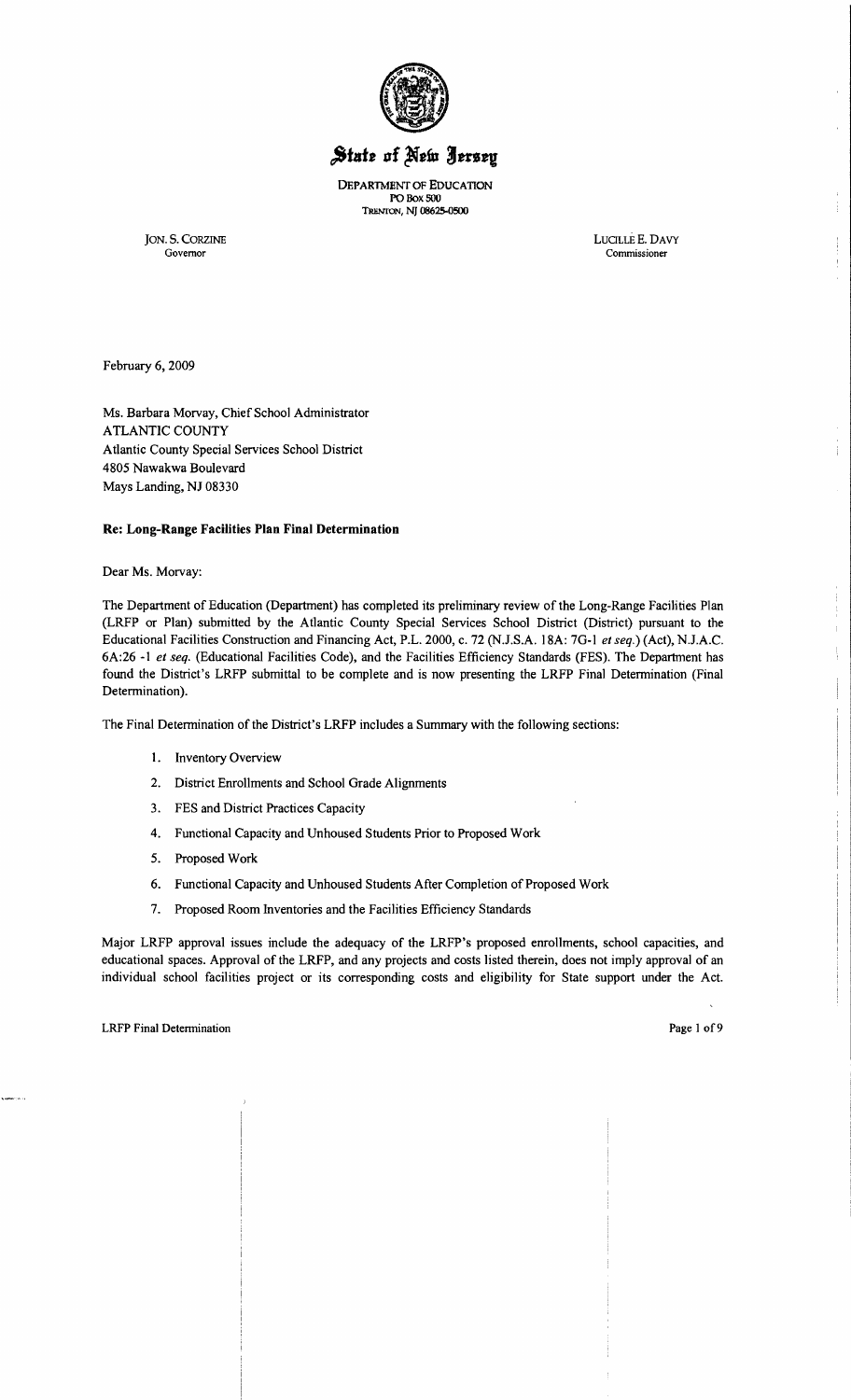Similarly, approval of the LRFP does not imply approval of portions of the Plan that are inconsistent with the Department's FES and proposed building demolition or replacement. Determination of preliminary eligible costs and final eligible costs will be made at the time of the approval of a particular school facilities project pursuant to NJ.S.A. 18A:7G-5. The District must submit a feasibility study as part of the school facilities project approval process, pursuant to NJ.S.A. 18A:7G-7b, to support proposed building demolition or replacement. The feasibility study should demonstrate that a building might pose a risk to the safety of the occupants after rehabilitation or that rehabilitation is not cost-effective.

Following the approval of the LRFP, the District may submit an amendment to the approved LRFP for Department review. Unless and until an amendment to the LRFP is submitted to and approved by the Commissioner of the Department pursuant to NJ.S.A. 18A:7G-4(c), the approved LRFP shall remain in effect. The District may proceed with the implementation of school facilities projects that are consistent with the approved LRFP whether or not the school facilities project contains square footage that may be ineligible for State support.

We trust that this document will adequately explain the Final Determination and allow the District to move forward with the initiation of projects within its LRFP. Please contact Richard Altringer at the Office of School Facilities at (609) 943-5678 with any questions or concerns that you may have.

Sincerely,

Lucille Endany

Lucille E. Davy Commissioner

Enclosure

c: John Hart, Chief of Staff

Thomas Dowd, Atlantic County, Executive County Superintendent Bernard E. Piaia, Director, School Facilities, Office of the Chief of Staff Susan Kutner, Director, Policy and Planning, School Facilities, Office of the Chief of Staff Richard Altringer, County Manager, School Facilities, Office of the Chief of Staff

ł.

 $\mathbf{L}$ 

 $\mathbb{R}^2$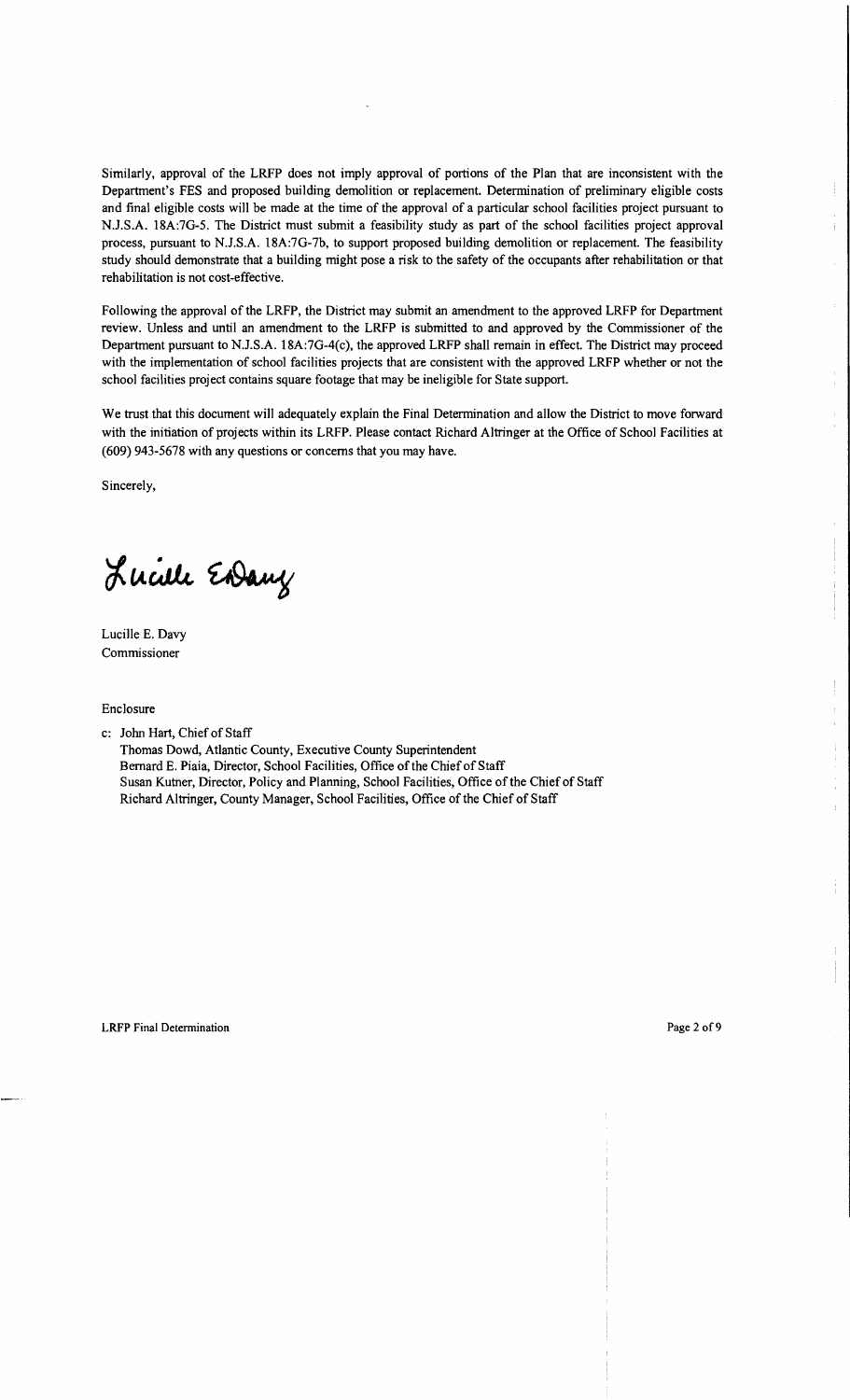# LONG-RANGE FACILITIES PLAN

# Final Determination Summary

#### Atlantic County Special Services School District

The Department of Education (Department) has completed its review of the Long-Range Facilities Plan (LRFP or Plan) submitted by the Atlantic County Special Services School District (District) pursuant to the Educational Facilities Construction and Financing Act, P.L. 2000, *c.n* (N.J.S.A. 18A:7G-I *et seq.)* (Act), N.J.A.C. 6A:26-1 et seq. (Educational Facilities Code), and the Facilities Efficiency Standards (FES).

This is the Department's Final Detennination Summary (Summary) of the LRFP. The Summary is based on the standards set forth in the Act, the Educational Facilities Code, the FES, District entered data in the LRFP and Project Application and Tracking System (LRFP website), and District supplied supporting documentation. The Summary consists of seven sections. The referenced reports in *italic* text are standard LRFP reports available on the Department's LRFP website.

#### 1. Inventory Overview

The District provides services for students in grades PK-12. The predominant existing school grade configuration is PK-12. The predominant proposed school grade configuration is PK-12. The District is classified as an "Under 55" district for funding purposes.

The District identified existing and proposed schools, sites, buildings, playgrounds, playfields, and parking lots in its LRFP. The total number of existing and proposed district-owned or leased schools, sites, and buildings are listed in Table I. A detailed description of each asset can be found in the LRFP website report titled *"Site Asset Inventory Report. "* 

|                                                      | <b>Existing</b> | <b>Proposed</b> |
|------------------------------------------------------|-----------------|-----------------|
| Sites:                                               |                 |                 |
| <b>Total Number of Sites</b>                         |                 |                 |
| Number of Sites with no Buildings                    |                 |                 |
| Number of Sites with no Instructional Buildings      |                 |                 |
| <b>Schools and Buildings:</b>                        |                 |                 |
| <b>Total Number of Schools</b>                       |                 |                 |
| Total Number of Instructional Buildings              |                 |                 |
| Total Number of Administrative and Utility Buildings |                 |                 |
| <b>Total Number of Athletic Facilities</b>           |                 |                 |
| <b>Total Number of Parking Facilities</b>            |                 |                 |
| <b>Total Number of Temporary Facilities</b>          |                 |                 |

#### Table 1: Inventory Summary

As directed by the Department, incomplete school facilities projects that have project approval from the Department are represented as "existing" in the Plan. District schools with incomplete approved projects that include new construction or the reconfiguration of existing program space are as follows: n/a.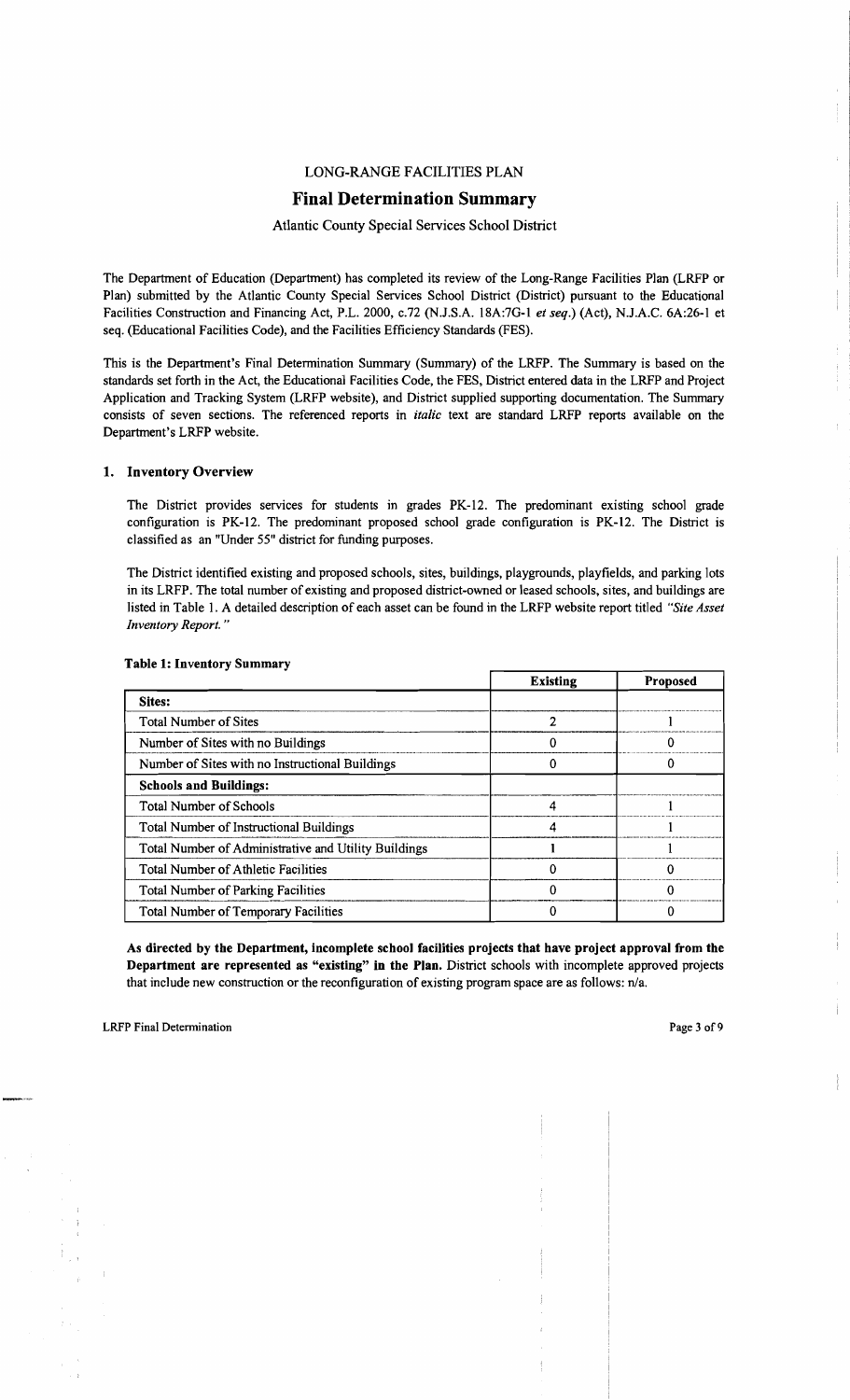Major conclusions are as follows:

- The District is proposing to decrease the existing number of District-owned or leased sites.
- The District is proposing to decrease the existing number of District-owned or operated schools.
- The District is proposing to decrease the existing number of District-owned or leased instructional buildings. The District is proposing to maintain the existing number of District-owned or leased noninstructional buildings.

FINDINGS The Department has determined that the proposed inventory is adequate for review of the District's LRFP. However, the LRFP determination does not imply approval of an individual school facilities project listed within the LRFP. The District must submit individual project applications for project approval. If building demolition or replacement is proposed, the District must submit a feasibility study, pursuant to N.J.S.A. 18A:7G-7b, as part of the application for the specific school facilities project.

## 2. District Enrollments and School Grade Alignments

The District determined the number of students, or "proposed enrollments," to be accommodated in the LRFP on a district-wide basis and in each school. The District's existing and proposed enrollments and the cohortsurvival projection provided by the Department on the LRFP website are listed in Table 2. Detailed information can be found in the LRFP website report titled *"Enrollment Projection Detail.* " Existing and proposed school enrollments and grade alignments can be found in the report titled *"Enrollment and School Grade Alignment. "* 

|                             | <b>Actual Enrollments</b><br>school year | <b>District Proposed</b><br><b>Enrollments</b> | <b>Department's LRFP</b><br><b>Website Projection</b> |
|-----------------------------|------------------------------------------|------------------------------------------------|-------------------------------------------------------|
| Grades K-12:                |                                          |                                                |                                                       |
| Grades K-5, including SCSE  | 104                                      | 161                                            |                                                       |
| Grades 6-8, including SCSE  | 99                                       | 81                                             |                                                       |
| Grades 9-12, including SCSE | 213                                      | 258                                            |                                                       |
| Totals K-12                 | 416                                      | 500                                            |                                                       |
| Pre-Kindergarten:           |                                          |                                                |                                                       |
| Pre-Kindergarten, Age 3     |                                          |                                                |                                                       |
| Pre-Kindergarten, Age 4     |                                          |                                                |                                                       |
| Pre-Kindergarten, SCSE      | 14                                       |                                                |                                                       |

#### Table 2: Enrollment Comparison

*"SCSE"* = *Self-Contained Special Education* 

Major conclusions are as follows:

- The District did not elect to use the Department's LRFP website projection. Supporting documentation was submitted to the Department as required to justify the proposed enrollments.
- The District is planning for increasing enrollments.
- The District is not an ECPA (Early Childhood Program Aid) District.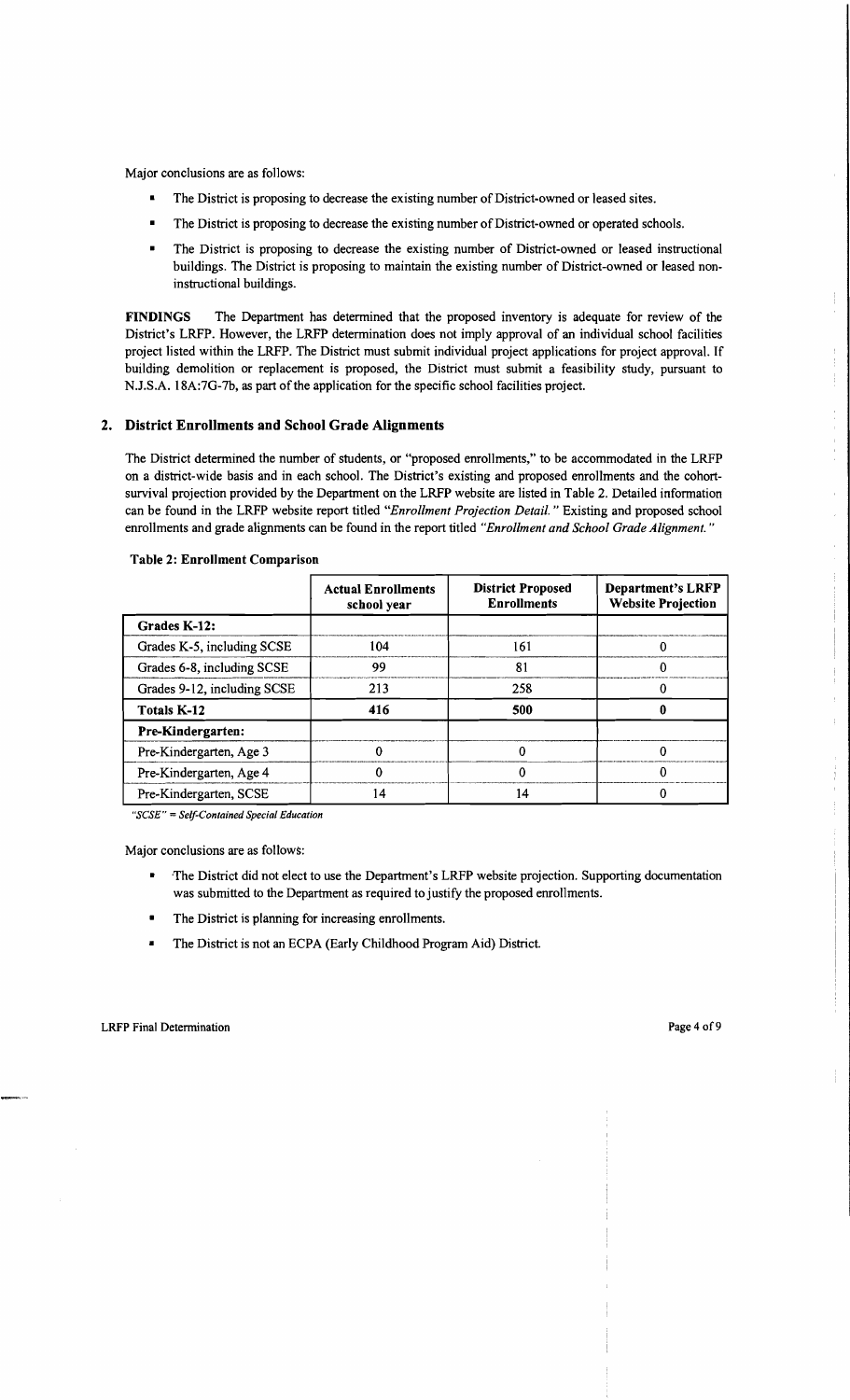FINDINGS The Department has determined that the District's proposed enrollments are supportable for review of the District's LRFP. The Department will require a current enrollment projection at the time an application for a school facilities project is submitted incorporating the District's most recent Fall Enrollment Report in order to verify that the LRFP's planned capacity is appropriate for the updated enrollments.

# 3. FES **and** District Practices Capacity

The proposed room inventories for each school were analyzed to determine whether the LRFP provides adequate capacity for the proposed enrollments. Two capacity calculation methods, called *"FES Capacity"* and *"District Practices Capacity,* " were used to assess existing and proposed school capacity in accordance with the FES and District program delivery practices. A third capacity calculation, called *"Functional Capacity, "*  determines Unhoused Students and potential State support for school facilities projects. Functional Capacity is analyzed in Section 5 of this Summary.

- *FES Capacity only assigns capacity to pre-kindergarten (if district-owned or operated), kindergarten,* general, and self-contained special education classrooms. No other room types are considered to be capacity-generating. Class size is based on the FES and is prorated for classrooms that are sized smaller than FES classrooms. FES Capacity is most accurate for elementary schools, or schools with non-departmentalized programs, in which instruction is "homeroom" based. This capacity calculation may also be accurate for middle schools depending upon the program structure. However, this method usually significantly understates available high school capacity since specialized spaces that are typically provided in lieu of general classrooms are not included in the capacity calculations.
- *District Practices Capacity* allows the District to include specialized room types in the capacity calculations and adjust class size to reflect actual practices. This calculation is used to review capacity and enrollment coordination in middle and high schools.

A capacity utilization factor in accordance with the FES is included in both capacity calculations. A 90% capacity utilization rate is applied to classrooms serving grades K-8. An 85% capacity utilization rate is applied to classrooms serving grades 9-12. No capacity utilization factor is applied to preschool classrooms.

Table 3 provides a summary of existing and proposed district-wide capacities. Detailed infonnation can be found in the LRFP website report titled *"FES and District Practices Capacity. "* 

|                                          | <b>Total FES Capacity</b> | <b>Total District Practices Capacity</b> |
|------------------------------------------|---------------------------|------------------------------------------|
| (A) Proposed Enrollments                 | 514                       | 514                                      |
| (B) Existing Capacity                    | 413.39                    | 420.00                                   |
| <i>*Existing Capacity Status (B)-(A)</i> | $-100.61$                 | $-94.00$                                 |
| (C) Proposed Capacity                    | 413.39                    | 420.00                                   |
| <b>Proposed Capacity Status (C)-(A)</b>  | $-100.61$                 | $-94.00$                                 |

#### Table 3: FES and District Practices Capacity Summary

*" Positive numbers signifY surplus capacity; negative numbers signifY inadequate capacity. Negative values for District Practices capacity are acceptable* if*proposed enrollments do not exceed 100% capacity utilization.* 

Major conclusions are as follows:

• The District has appropriately coordinated proposed school capacities and enrollments in the LRFP.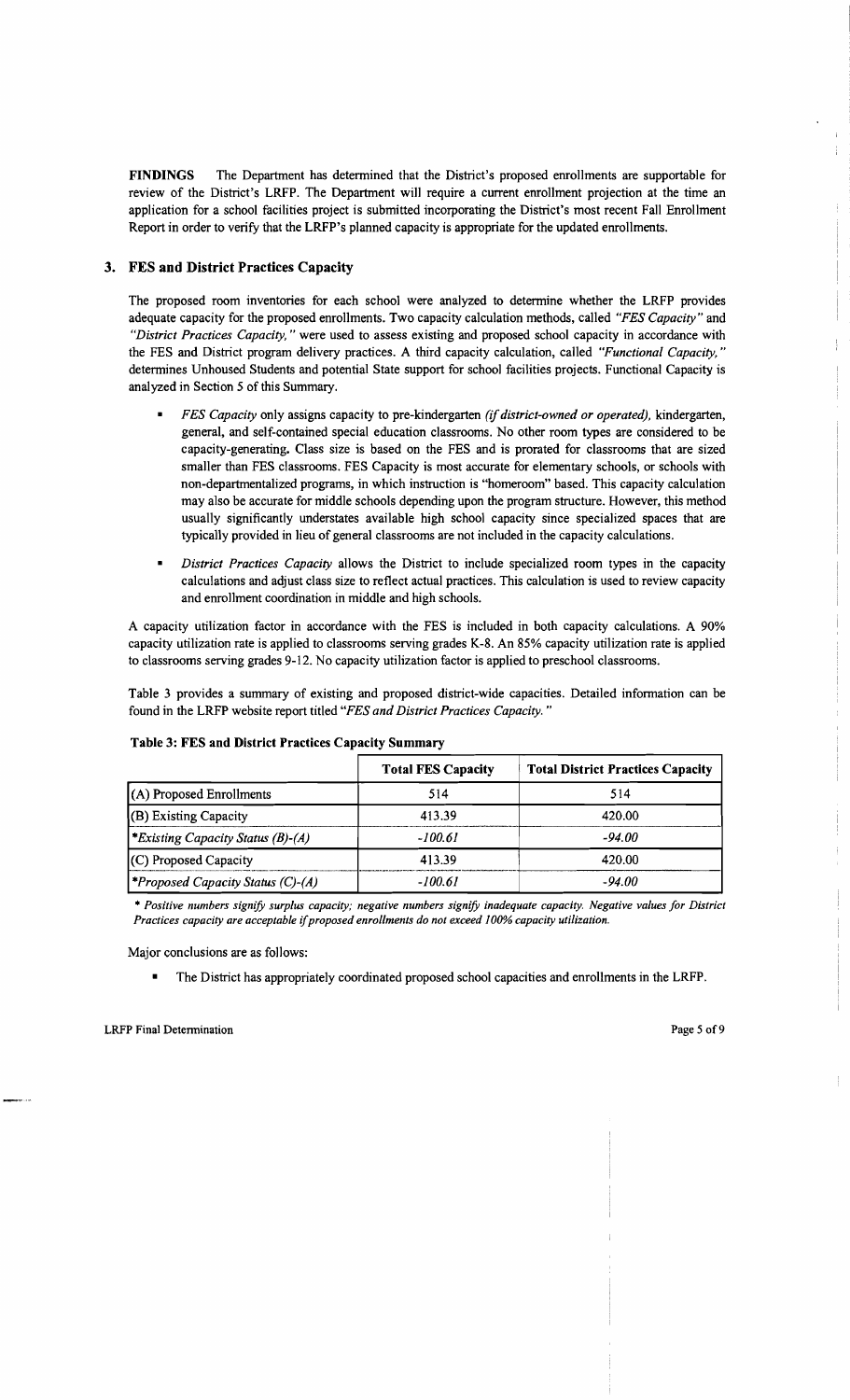Adequate justification has been provided by the District if capacity for a school deviates from the proposed enrollments by more than 5%.

FINDINGS The Department has determined that the proposed District capacity, in accordance with the proposed enrollments, is adequate for review of the District's LRFP. The Department will require a current enrollment projection at the time an application for a school facilities project is submitted, incorporating the District's most recent Fall Enrollment Report, in order to verify that the LRFP's planned capacity meets the District's updated enrollments.

# 4. Functional Capacity and Unhoused Students Prior to Proposed Work

*Functional Capacity* was calculated and compared to the proposed enrollments to provide a preliminary estimate of Unhoused Students and new construction funding eligibility. Functional Capacity is the adjusted gross square footage of a school building *(total gross square feet minus excluded space)* divided by the minimum area allowance per Full-time Equivalent student for the grade level contained therein. Unhoused Students is the number of students projected to be enrolled in the District that exceeds the Functional Capacity of the District's schools pursuant to NJ.A.C. 6A:26-2.2(c).

*"Excluded Square Feet"* in the LRFP Functional Capacity calculation includes (1) square footage exceeding the FES for any pre-kindergarten, kindergarten, general education, or self-contained special education classroom; (2) grossing factor square footage *(corridors, stairs, mechanical rooms, etc.)* that exceeds the FES allowance, and (3) square feet proposed to be demolished or discontinued from use. Excluded square feet may be revised during the review process for individual school facilities projects.

Table 4 provides a preliminary assessment of Functional Capacity, Unhoused Students, and Estimated Maximum Approved Area for the various grade groups in accordance with the FES. Detailed information concerning the calculation and preliminary excluded square feet can be found in the LRFP website reports titled *"Functional Capacity and Unhoused Students"* and *"Functional Capacity Excluded Square Feet."* 

|                      |            | в          |                 |                |                          |
|----------------------|------------|------------|-----------------|----------------|--------------------------|
|                      |            | Estimated  |                 | D              | $E = C x D$              |
|                      | A          | Existing   | $C = A-B$       | Area           | <b>Estimated Maximum</b> |
|                      | Proposed   | Functional | Unhoused        | Allowance      | Approved Area for        |
|                      | Enrollment | Capacity   | <b>Students</b> | (gsf/students) | <b>Unhoused Students</b> |
| Elementary $(K-5)^*$ | 161        | 335.73     | $\mathbf 0$     | 125.00         | 0                        |
| Middle $(6-8)$       | 81         | 167.87     | $\Omega$        | 134.00         | 0                        |
| High $(9-12)$        | 258        | 536.90     | $\Omega$        | 151.00         |                          |
| Totals K-12          | 500        | 1,04.50    |                 |                |                          |

*\*Pre-kindergarten students are not included in the calculations.* 

Major conclusions are as follows:

The calculations for "Estimated Existing Functional Capacity" do not include school facilities projects that have been approved by the Department but were not under construction or complete at the time of Plan submission.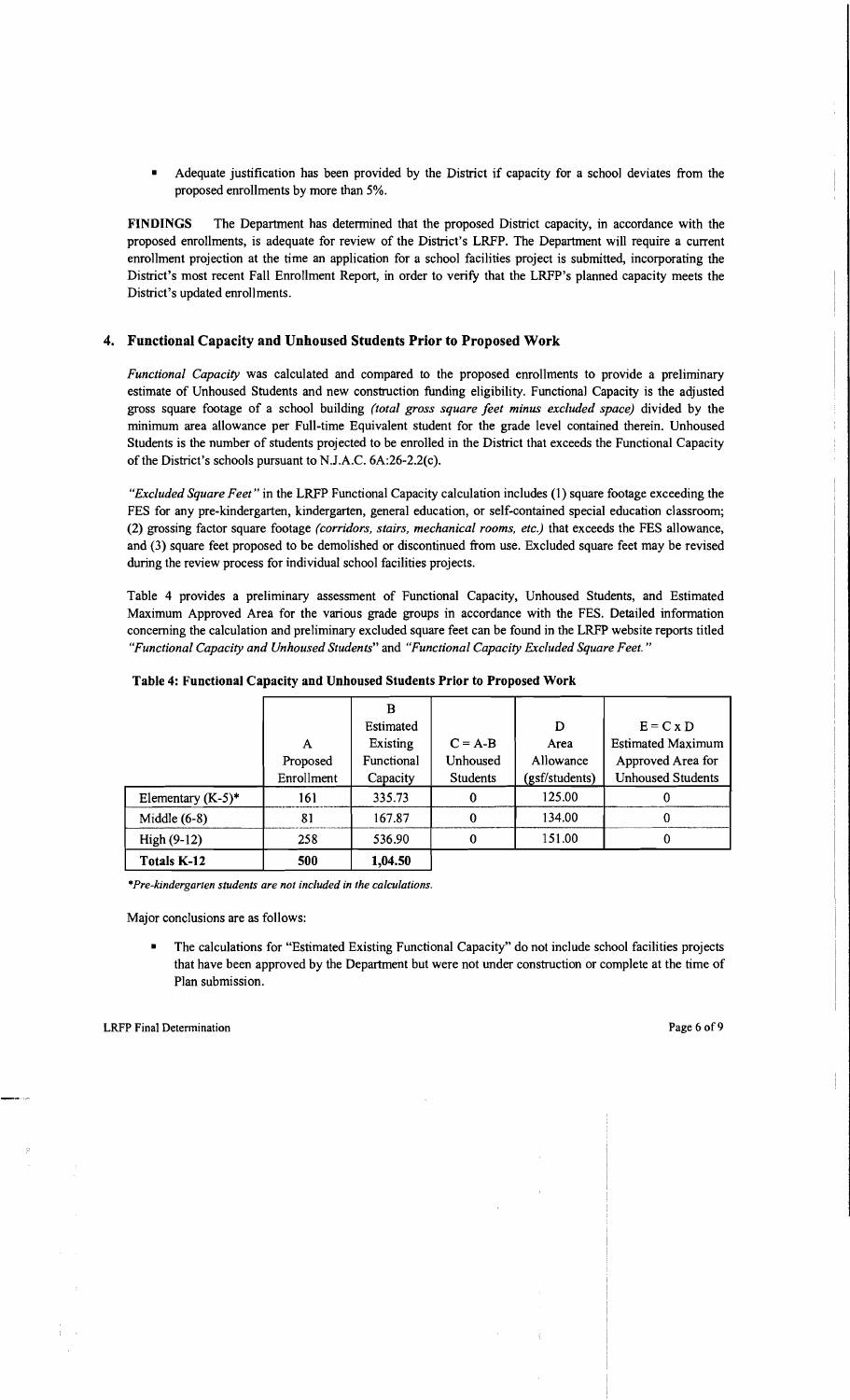- The District, based on the preliminary LRFP assessment, does not have Unhoused Students for the following FES grade groups: Grades PK, K-5, 6-8, 9-12.
- The District, based on the preliminary LRFP assessment, has Unhoused Students for the following FES grade groups: n/a.
- The District is not an ECPA district. Therefore, pre-kindergarten students are not included in the calculations. Unhoused pre-kindergarten self-contained special education students are eligible for State support. A determination of square footage eligible for State support will be made at the time an application for a specific school facilities project is submitted to the Department for review and approval.
- The District is proposing to demolish or discontinue the use of existing District-owned instructional space. The Functional Capacity calculation excludes square feet proposed to be demolished or discontinued for the following FES grade groups:  $n/a$ .

FINDINGS Functional Capacity and Unhoused Students calculated in the LRFP are preliminary estimates. Justification for square footage in excess of the FES and the detennination of additional excluded square feet, Preliminary Eligible Costs (PEC), and Final Eligible Costs (FEC) will be included in the review process for specific school facilities projects. A feasibility study undertaken by the District is required if building demolition or replacement is proposed per N.J.A.C. 6A:26-2.3(b)(10).

## 5. Proposed Work

The District was instructed to review the condition of its facilities and sites and to propose corrective *"system"*  and *"inventory"* actions in its LRFP. *"System"* actions upgrade. existing conditions without changing spatial configuration or size. Examples of system actions include new windows, finishes, and mechanical systems. *"Inventory"* actions address space problems by removing, adding, or altering sites, schools, buildings and rooms. Examples of inventory actions include building additions, the reconfiguration of existing walls, or changing room use.

Table 5 summarizes the type of work proposed in the District's LRFP for instructional buildings. Detailed infonnation can be found in the LRFP website reports titled *"Site Asset Inventory," "LRFP Systems Actions Summary,* " *and "LRFP Inventory Actions Summary. "* 

| <b>Type of Work</b>                                            | <b>Work Included in LRFP</b> |  |  |
|----------------------------------------------------------------|------------------------------|--|--|
| <b>System Upgrades</b>                                         | Yes                          |  |  |
| <b>Inventory Changes</b>                                       |                              |  |  |
| Room Reassignment or Reconfiguration                           | No                           |  |  |
| <b>Building Addition</b>                                       | No                           |  |  |
| New Building                                                   | No                           |  |  |
| Partial or Whole Building Demolition or Discontinuation of Use | Yes                          |  |  |
| New Site                                                       | No                           |  |  |

#### Table 5: Proposed Work for Instructional Buildings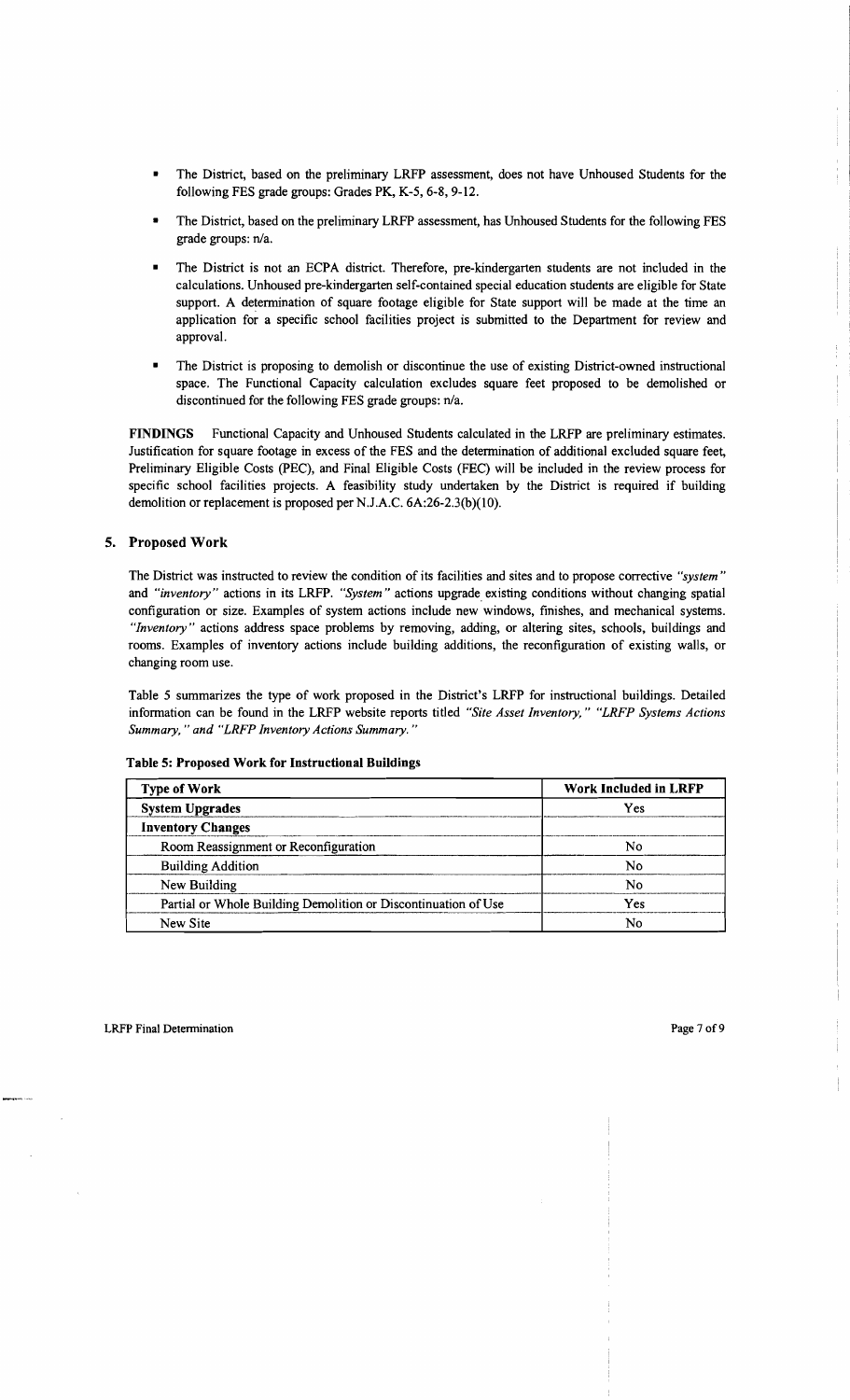Major conclusions are as follows:

- The District has proposed system upgrades in one or more instructional buildings.
- The District has proposed inventory changes, including new construction, in one or more instructional buildings.
- The District has not proposed new construction in lieu of rehabilitation in one or more instructional buildings.

Please note that costs represented in the LRFP are for capital planning purposes only. Estimated costs are not intended to represent preliminary eligible costs or final eligible costs of approved school facilities projects.

The Act (N.J.S.A. 18A:7G-7b) provides that all school facilities shall be deemed suitable for rehabilitation unless a pre-construction evaluation undertaken by the District demonstrates to the satisfaction of the Commissioner that the structure might pose a risk to the safety of the occupants even after rehabilitation or that rehabilitation is not cost-effective. Pursuant to N.lA.C. 6A:26-2.3(b)(1O), the Commissioner may identify school facilities for which new construction is proposed in lieu of rehabilitation for which it appears from the information presented that new construction is justified, provided, however, that for such school facilities so identified, the District must submit a feasibility study as part of the application for the specific school facilities project. The cost of each proposed building replacement is compared to the cost of additions or rehabilitation required to eliminate health and safety deficiencies and to achieve the District's programmatic model.

Facilities used for non-instructional or non-educational purposes are ineligible for State support under the Act. However, projects for such facilities shall be reviewed by the Department to determine whether they are consistent with the District's LRFP and whether the facility, if it is to house students (full or part time) conforms to educational adequacy requirements. These projects shall conform to all applicable statutes and regulations.

**FINDINGS** The Department has determined that the proposed work is adequate for review of the District's LRFP. However, Department approval of proposed work in the LRFP does not imply that the District may proceed with a school facilities project. The District must submit individual project applications with cost estimates for Department project approval. Both school facilities project approval and other capital project review require consistency with the District's approved LRFP.

#### **6. Functional Capacity and Unhoused Students After Completion** of Proposed **Work**

The *Functional Capacity* of the District's schools *after* completion of the scope of work proposed in the LRFP was calculated to highlight any remaining Unhoused Students.

Table 6 provides a preliminary assessment of Unhoused Students and Estimated Remaining Maximum Area after completion of new construction proposed in the LRFP, if applicable. Detailed information concerning the calculation can be found in the website report titled *"Functional Capacity and Unhoused Students."*